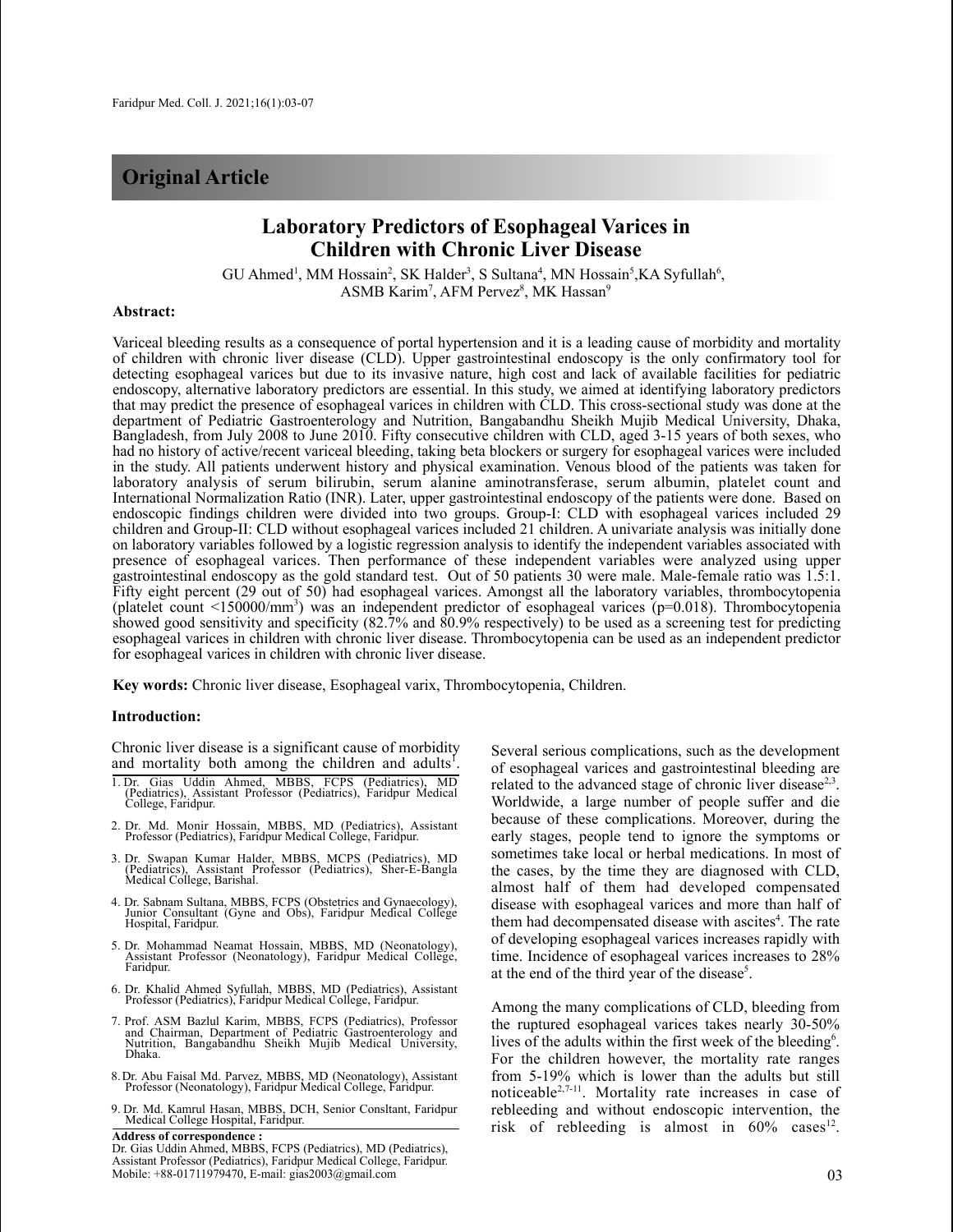Additionally, the risk of bleeding increases with time, annually 10-12% small varices progress to large varices and based on the size of the varices, the risk of bleeding also increases from 5% to as high as  $15\%^{13-15}$ .

To reduce the incidence of morbidity and mortality related to complications of CLD, early detection of patients at risk of variceal bleeding is essential. Till now, upper gastrointestinal endoscopy has been the best method for diagnosing the presence of esophageal varices. However, in case of children, such invasive procedure requires additional expertise<sup>16</sup>. Moreover, facilities for endoscopy is not available at all centers.

For the last few years, the emphasis has been given for the laboratory parameters for prediction of esophageal varices. Nevertheless, these studies are mostly centered on searching the parameters for the adults. Very few attempts have been taken for identifying the predicting parameters for the children. In clinical practice, recommendations for the adults are still used for the management of pediatric patients, which might not be adequate due to the age difference<sup>17</sup>. At the same time, upper gastrointestinal endoscopy which might be needed to perform several times during the lifetime of a child is very troublesome.

So, it is urgent to understand the laboratory predictors of esophageal varices for the pediatric group of populations. This study was undertaken to find out the laboratory variables that might independently predicts the presence of esophageal varices in children with chronic liver disease. Understanding the predictors can help to estimate the burden, identify the children at risk and initiate early prophylaxis measures to reduce the morbidity and mortality related to the esophageal varices in children with chronic liver disease.

## **Materials and Method:**

This cross-sectional study was conducted from July 2008 to June 2010 at the Department of Pediatric Gastroenterology and Nutrition, Bangabandhu Sheikh Mujib Medical University (BSMMU), Dhaka, Bangladesh. All the admitted children, aged 3-15 years of both sexes, diagnosed with chronic liver disease were selected as the study population. Active or, recent (within two weeks) upper gastrointestinal bleeding, patients on  $\beta$  blocker therapy, patients with history of endoscopic sclerotherapy or band ligation, history of previous surgery for portal hypertension, and patients unsuitable for endoscopy were excluded. A total of 50 patients who fulfilled the enrollment criteria were included in the study. Before the enrollment, written informed consent from either of the parents was taken.

At the time of entry, a detailed history of the patients was recorded in a structured questionnaire. Then, 6 ml of venous blood was drawn aseptically and taken into three containers for laboratory workup. Serum bilirubin, serum alanine aminotransferase and serum albumin were done at the Department of Biochemistry, BSMMU by an autoanalyzer (Synchron CX 9 ALX, clinical system by Beckman Coulter, USA). Platelet count was done at the Department of Clinical Pathology, BSMMU by an autoanalyzer (Sysmex, XT-2000i, Japan) and then checked manually by a single pathologist. International Normalization Ratio (INR) was done at the Department of Hematology, BSMMU by an autoanalyzer (Sysmex CA-500, Japan). Results of the investigations were collected and recorded in the structured data collection form.

Later, all CLD patients underwent upper gastrointestinal endoscopy to see the presence or absence of the esophageal varices. A single gastroenterologist did all the endoscopy at Gastroenterology department by video endoscope (GIF Q 150, Olympus, Japan). Based on the upper gastrointestinal endoscopy findings, the CLD patients were divided into two groups. Twenty nine patients with esophageal varices were assigned in Group I and 21 patients without esophageal varices were assigned in Group II. When esophageal varices were present, they were classified into three grades according to Japanese Research Society for portal hypertension<sup>18</sup>; Grade I (small caliber): small non tortuous varices, Grade II (medium caliber): slightly wide and tortuous varices occupying less than one third of the esophageal lumen, Grade III (large caliber): nodular varices, similar to rosary beads, occupying more than one third of the esophageal lumen.

After data collection, they were checked manually and were analyzed by SPSS (Statistical Package for Social Science) Version 12 (SPSS Inc., Chicago, IL USA). We performed Student's t-test for continuous variables and Chi-square test  $(\chi^2)$  for categorical variables to see the association of various laboratory variables with the presence of esophageal varices. Alpha level was set at 0.05. Initially, univariate analysis followed by multiple logistic regression analysis of laboratory variables were done to identify independent predictors for the presence of esophageal varices. Later, the performance of each significant variables was evaluated.

Ethical permission for this study was taken from the Ethical Review Committee (ERC) of Bangabandhu Sheikh Mujib Medical University.

## **Results:**

Among the 50 patients with CLD in the study, 29 patients with esophageal varices were assigned in group I and 21 patients without esophageal varices were assigned in group II. In both groups,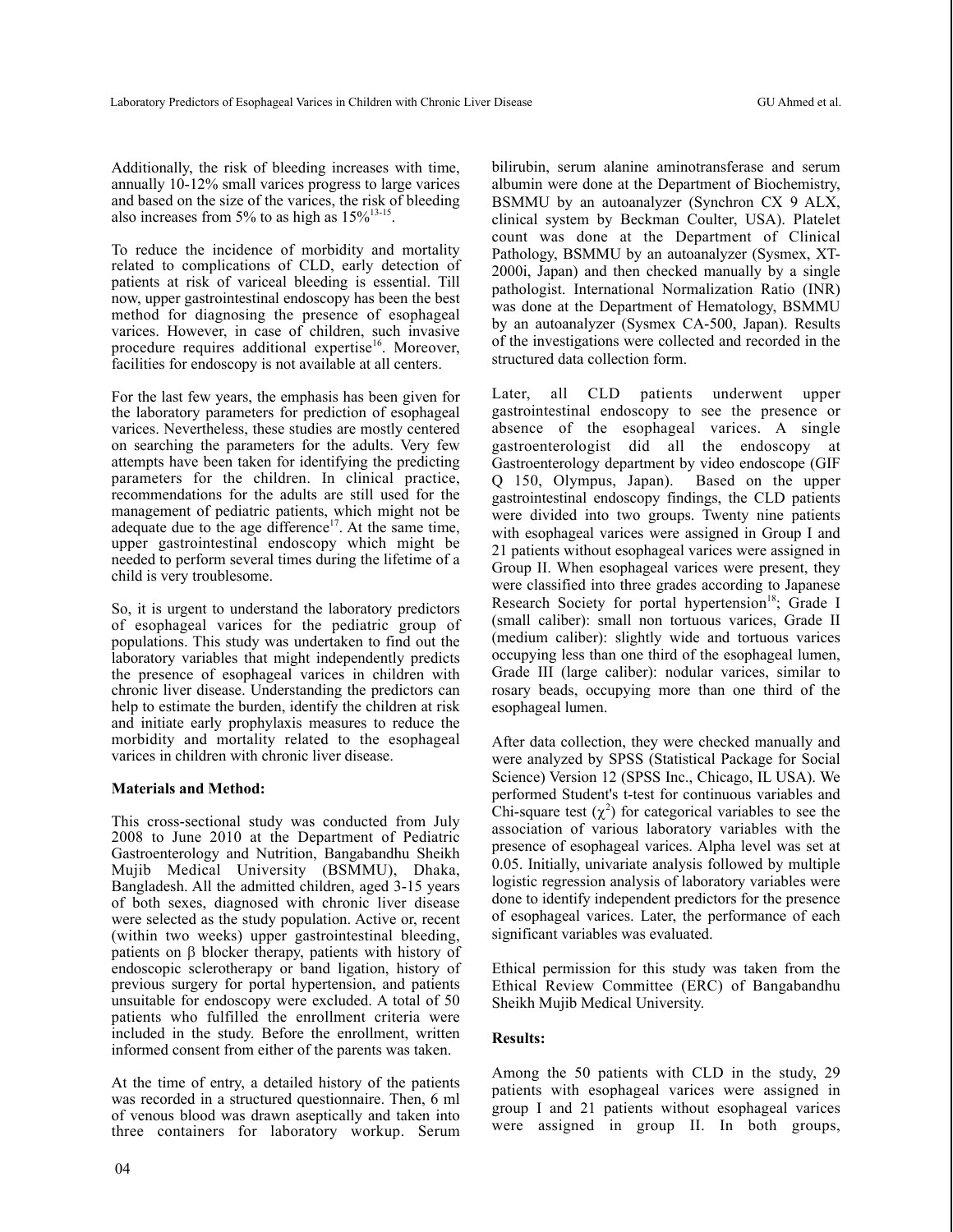**Table I:** Distribution of patients according to blood group.

| Age in years          | Group I<br>$n = 29$<br>(%) | <b>Group II</b><br>$n = 21$<br>(%) | p value |
|-----------------------|----------------------------|------------------------------------|---------|
| 5                     | 1(3.4)                     | 2(9.5)                             | 0.615   |
| $5 - 10$              | 16 (55)                    | 11(52.4)                           |         |
| >10                   | 12 (41.2)                  | 8(38.1)                            |         |
| Mean $\pm$ SD (years) | $10.0 \pm 3.0$             | $9.5 \pm 3.1$                      |         |
| Range (years)         | $3 - 15$                   | $3 - 14$                           |         |

Male-Female ratio to the study patients were 1.5:1(60% male vs 40% female). Percentage of male participants were higher than female in both groups. However, the difference was not statistically significant (p.0.725) (Table II)

| Table II: Sex distribution of studied patients |  |  |  |
|------------------------------------------------|--|--|--|
|------------------------------------------------|--|--|--|

| <b>Sex</b> | Group I<br>$n = 29$<br>(% ) | <b>Group II</b><br>$n = 21$<br>(%) | Total<br>$n = 50$<br>(%) | p value |
|------------|-----------------------------|------------------------------------|--------------------------|---------|
| Male       | Female 11 (37.9) 9 (42.9)   | 18 (62.1) 12 (57.1)                | 30(60)<br>20(40)         | 0.725   |

Wilson's disease was the predominant cause of chronic liver disease in both groups. It comprises 37.9 % (11 out of 29) cases in group I and 47.6  $\frac{6}{10}$  (10 out of 21) in group II. Hepatitis B virus was the etiology in 17.2% (5 out of 29) cases in group I and 19 % (4 out of 21) in group II. Etiology were unknown in more than one third of cases in both groups. Autoimmune hepatitis was 3.4% (1 out of 29) and biliary cirrhosis from cholestatic hepatitis was 3.4% (1 out of 29) cases in group I and none in group II (Table III).

**Table III:** Etiology of chronic liver diseases

| <b>Etiology</b>                                       | Group I |             |        | <b>Group II</b> |    | <b>Total</b> |  |
|-------------------------------------------------------|---------|-------------|--------|-----------------|----|--------------|--|
|                                                       | n       | %           | n %    |                 | n  | ℅            |  |
| Wilson's disease                                      | 11      | 37.9        |        | 10 47.6         |    | 21 42.0      |  |
| <b>Hepatitis B virus</b>                              | 5       | 17.2        | 4      | 19.0            | 9  | 18.0         |  |
| Autoimmune hepatitis<br><b>Biliary cirrhosis from</b> | 1       | 3.4         | U      | 0.0             | 1. | 2.0          |  |
| cholestatic hepatitis<br>Cause unknown                | 11      | 3.4<br>37.9 | Ω<br>7 | 0.0<br>33.3     | 18 | 2.0<br>36.0  |  |

Among the 50 patients, 29 had varices found on endoscopic examination (Group I). Among them, 34.5% had small caliber, 31.0% had medium caliber, and 34.5% had large caliber varices (Table IV).

|  |  | Table IV: Grading of esophageal varices from |  |
|--|--|----------------------------------------------|--|
|  |  | endoscopic findings of studied patients      |  |

| <b>Esophageal varices</b>                        | Group I                          | <b>Group II</b>            |
|--------------------------------------------------|----------------------------------|----------------------------|
|                                                  | $n = 29$<br>(%)                  | $n = 21$<br>(%)            |
| Small caliber<br>Medium caliber<br>Large caliber | 10 (34.5)<br>9(31.0)<br>10(34.5) | 0(0.0)<br>0(0.0)<br>0(0.0) |

Serum bilirubin, serum alanine aminotransferase (ALT), serum albumin and INR were evaluated in all patients and we found no significant difference among patients having esophageal varices and those without varices. However, we observed that platelet count  $\langle$ 150000/mm<sup>3</sup> was statistically significant ( $p = 0.018$ ) between the two groups (Table V).

**Table V:** Laboratory variables of studied patients

| Laboratory variables                                     | Group I<br>$n = 29$<br>(%) | Group II<br>$n = 21$<br>(%)                    | p value |
|----------------------------------------------------------|----------------------------|------------------------------------------------|---------|
| Serum bilirubin (mg/dl)<br><1.2<br>$\geq 1.2$            |                            | $5(17.2) \quad 3(14.3)$<br>24 (82.8) 18 (85.7) | 0.549   |
| ALT (U/L)<br>< 60<br>$\geq 60$                           |                            | $7(24.1) \quad 3(14.3)$<br>22 (75.9) 18 (85.7) | 0.312   |
| Serum albumin (g/dl)<br>< 3.5<br>$\geq$ 3.5              | $5(17.2)$ 3 (14.3)         | 24 (82.8) 18 (85.7)                            | 0.549   |
| Platelet count /mm <sup>3</sup><br>$<$ 150000<br>≥150000 |                            | 15 (51.7) 4 (19.0)<br>14 (48.2) 17 (81.0)      | 0.018   |
| <b>INR</b><br>< 1.3<br>$\geq$ 1.3                        |                            | $3(10.3) \quad 6(28.6)$<br>26 (89.7) 15 (71.4) | 0.100   |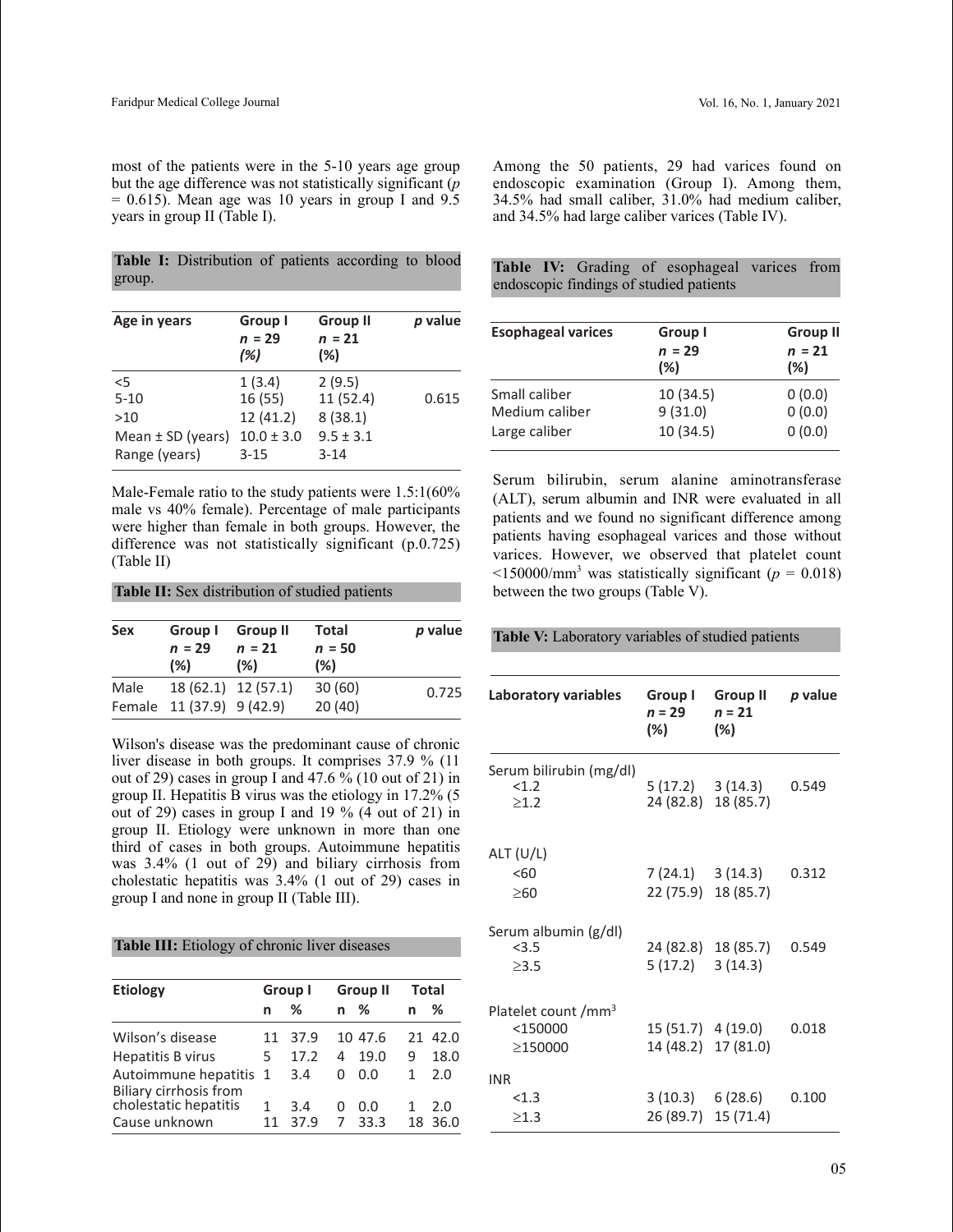To see whether platelet count  $(\leq 150000/\text{mm}^3)$  can independently predict the presence of esophageal varices, multiple logistic regression analysis were done. Furthermore, the result showed that thrombocytopenia (platelet count  $\langle 150000 / \text{mm}^3 \rangle$  could independently predict the presence of esophageal varices (Table VI).

**Table VI:** Multiple logistic regression analysis of the laboratory variables.

| Variable                      | Coefficient Odds ratio 95% CI | (OR) |                  | <i>p</i> value |
|-------------------------------|-------------------------------|------|------------------|----------------|
| Serum bilirubin 1.2<br>mg/dl  | 0.070                         | 0.80 | $0.13 - 4.63$    | 0.951          |
| serum alanine                 | 0.344                         | 0.37 | $0.07 - 1.86$    | 0.707          |
| aminotransferase 60<br>U/L    |                               |      |                  |                |
| Serum albumin<br>$<$ 3.5 g/dl | 0.237                         | 0.74 | $0.15 - 3.51$    | 0.668          |
| Platelet count                | 0.943                         | 4.55 | 1.06-21.06 0.018 |                |
| $(<$ 150000/mm <sup>3</sup> ) |                               |      |                  |                |
| <b>INR 1.3</b>                | 0.991                         | 0.61 | 0.63-0.98        | 0.259          |

Performance of thrombocytopenia (platelet count  $\leq$ 150000/mm<sup>3</sup>) was evaluated for prediction of esophageal varices (Table VII) and results showed the sensitivity of 82.7%, specificity of 80.9%, accuracy of 84.0%, PPV of 78.9%, NPV of 54.8%, LR+ of 2.7 and LR- of 0.6 (Table VII).

**Table VII:** Performance of thrombocytopenia for prediction of esophageal varices

|                                                                          | <b>Endoscopy</b>        |       |       |
|--------------------------------------------------------------------------|-------------------------|-------|-------|
| <b>Platelet count</b>                                                    | Varix<br>present absent | Varix | Total |
| Thrombocytopenia present<br>(Platelet count $<$ 150000/mm <sup>3</sup> ) | 24                      | 4     | 28    |
| Thrombocytopenia absent<br>(Platelet count >150000/mm <sup>3</sup> )     | 5.                      | 17    | 22    |
| Total                                                                    | 29                      | 21    | 50    |

\* Sensitivity 82.7%

- \* Specificity 80.9%
- \* Accuracy 84.0%
- \* Positive predictive value (PPV) 78.9%
- \* Negative predictive value (NPV) 54.8%
- \* Positive likelihood ratio ( LR+) 2.7
- \* Negative likelihood ratio (LR-) 0.6

## **Discussion:**

Variceal bleeding is one of the severe complications of CLD. Increasing prevalence of CLD is associated with an increased incidence of variceal bleeding, and ultimately it results in significant morbidity, mortality and health care cost. Studies have found that the betablockers can be used as primary prevention of variceal bleeding in patients with a high risk of varices. On the other side, endoscopy for early detection of varices is both invasive and challenging to find in most of the centers. Non-invasive procedures such as laboratory parameters are thus essential for identifying the risk groups and to take early preventive measures. So that we can ultimately reduce the morbidity and mortality associated with variceal bleeding of the children with CLD. However, limited studies regarding the laboratory predictors, especially for pediatric patients is a drawback for planning effective preventive measures. In our current study, we aimed at finding laboratory predictors for identifying the CLD patients who are at risk of development of varices.

In our study, 58% of the patients had esophageal varices which correspond to the findings of Fagundes et al where they reported that the prevalence of esophageal varices among cirrhotic children were  $52\%^{17}$ .

We also found male predominance among the patients (the male-female ratio was 1.5:1). However, the difference was not statistically significant ( $p = 0.725$ ). Similar findings were observed by Schepis et al, Gill et al and Sarangapani et al<sup>18-21</sup>. We also have not found any association of the age of the patients with the development of varices. It is also consistent with the findings of Thomopoulos et  $al<sup>22</sup>$ .

Thrombocytopenia in patients with cirrhosis has historically been attributed to hypersplenism due to portal hypertension<sup>6</sup>. However recent studies have suggested that thrombocytopenia in some cirrhotics can occur independently of portal hypertension and is mediated through an inadequate synthesis of thrombopoietin or rapid degradation<sup>6,21</sup>.

We observed that, among the laboratory variables, thrombocytopenia (platelet count <150000/mm3 ) independently predicted the presence of esophageal varices (OR, 4.55; 95% CI, 1.06-21.06; p value 0.018 with a sensitivity of 82.7% and specificity of 80.9%).

Thrombocytopenia has been seen in different studies as a strong predictor for the presence of esophageal varices. Platelet count was repeatedly found in different studies to be a predictive marker of esophageal varices<sup>23-25</sup>.